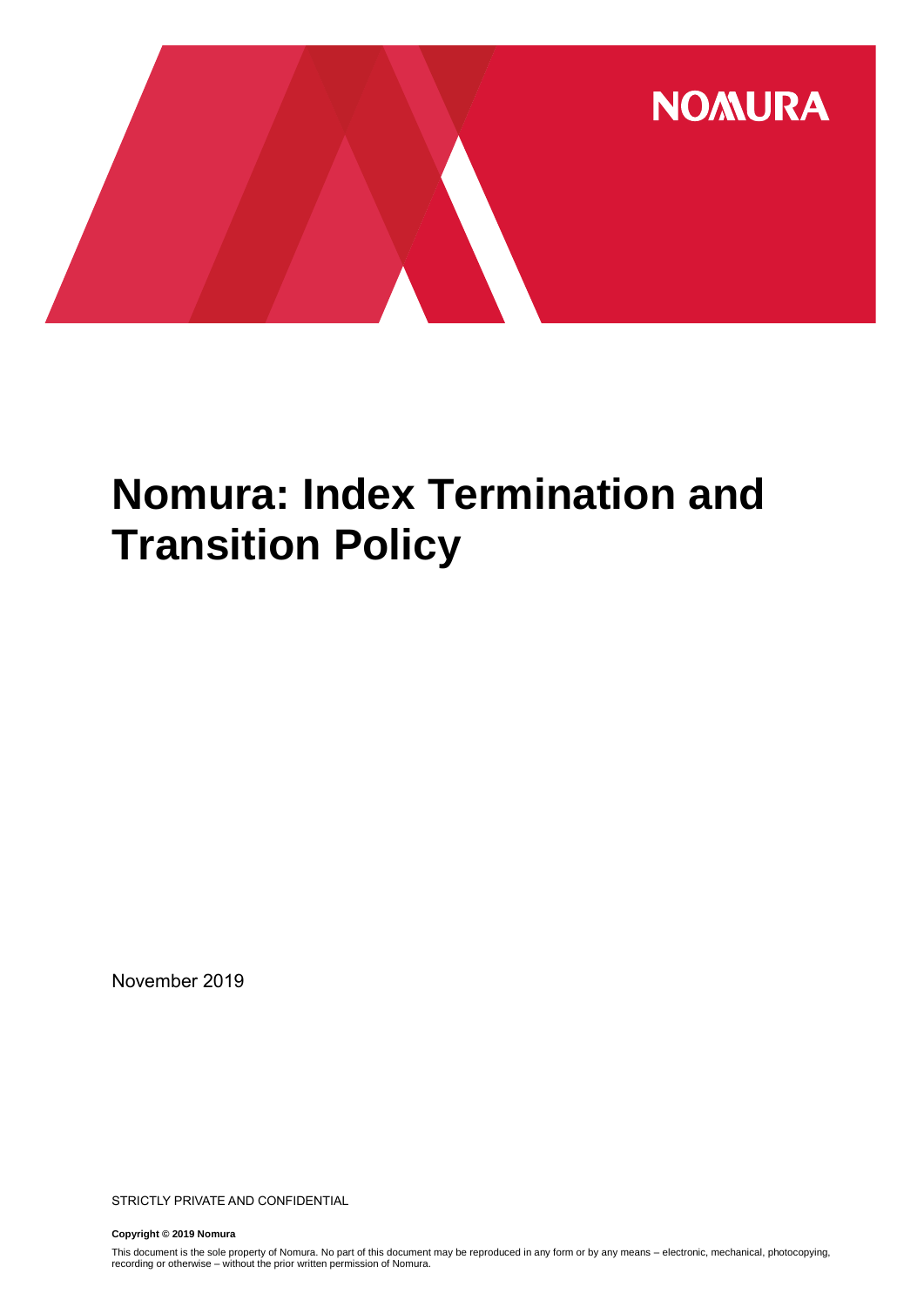

#### **TERMINATION OF INDICES AND TRANSITIONAL ARRANGEMENTS**

#### **1 Introduction**

To comply with Principle 13 of the IOSCO Principles and Article 28 of the Benchmark Regulation, and in accordance with Appendix 2, Section 17 of the "Nomura Index Governance and Control Framework Summary and Other Documents" (which is available via [https://www.nomuranow.com/portal/site/nnextranet/en/global-markets/structured](https://urldefense.proofpoint.com/v2/url?u=https-3A__www.nomuranow.com_portal_site_nnextranet_en_global-2Dmarkets_structured-2Dderivatives_quant-2Dinvestment-2Dstrategies.shtml&d=DwMF-g&c=qQy84HidZKks1AzH1tNzCKFxsPy43_OhvfM1avj4FME&r=PaGL0ZZJjOQgMpEx-QaHGeFUrrKifYZ_mm91W_Z0ftI&m=fYx5IJkzE82Esj3HzUwFHdO5LnvQiDxIZ87xNX8mfv8&s=LPTxtzr1HDSxR3nqUd4uGYzpxmSBUdg8C7PleFUb1CY&e=)[derivatives/quant-investment-strategies.shtml\)](https://urldefense.proofpoint.com/v2/url?u=https-3A__www.nomuranow.com_portal_site_nnextranet_en_global-2Dmarkets_structured-2Dderivatives_quant-2Dinvestment-2Dstrategies.shtml&d=DwMF-g&c=qQy84HidZKks1AzH1tNzCKFxsPy43_OhvfM1avj4FME&r=PaGL0ZZJjOQgMpEx-QaHGeFUrrKifYZ_mm91W_Z0ftI&m=fYx5IJkzE82Esj3HzUwFHdO5LnvQiDxIZ87xNX8mfv8&s=LPTxtzr1HDSxR3nqUd4uGYzpxmSBUdg8C7PleFUb1CY&e=) (the "**Governance Policy Summary**"), this policy (the "**Policy**") sets out the full policies and procedures on the approach taken to the cessation of an Index.

Whilst the Index Administrator endeavours to maintain continuity for all of its Indices, in certain circumstances the termination of an Index may be required. Careful consideration must be given to the reasons to terminate an Index, the estimated breadth and depth of financial instruments and financial contracts that reference the Index and, importantly, the possible impact of termination on Stakeholders. Any termination of an Index that is being used requires Index Committee approval. Structuring is responsible for helping identify the users of the relevant Index. Any termination of an index with no investment, where the Index Administrator is not otherwise reasonably aware that the Index is being used, requires notification to the Index Committee.

#### **2 Possible reasons for Index termination**

Reasons for proposing the termination of an Index include (but are not limited to):

- a) there is no investment in an Index;
- b) underlying market/Input Data is no longer available or the quality or quantity of the market/Input Data is insufficient for use in an Index – in particular, where a change to Methodology is not feasible;
- c) the Input Data is no longer sufficient to represent accurately and reliably the Market or Economic Reality that the Index is intended to measure, or is not otherwise appropriate in particular, where the issue cannot be rectified through a change to the Input Data, Methodology and/or if the Input Data is based on submissions from Submitters/Contributors, a change to the Submitter/Contributor of such Input Data;
- d) the Index no longer meets its objective and a change to the Methodology is not feasible;
- e) the maintenance of the Index is no longer possible and/or practicable from an operational perspective; and
- f) commercial factors make the cost of maintaining the Index economically unsustainable when compared to use of the Index over a period of time.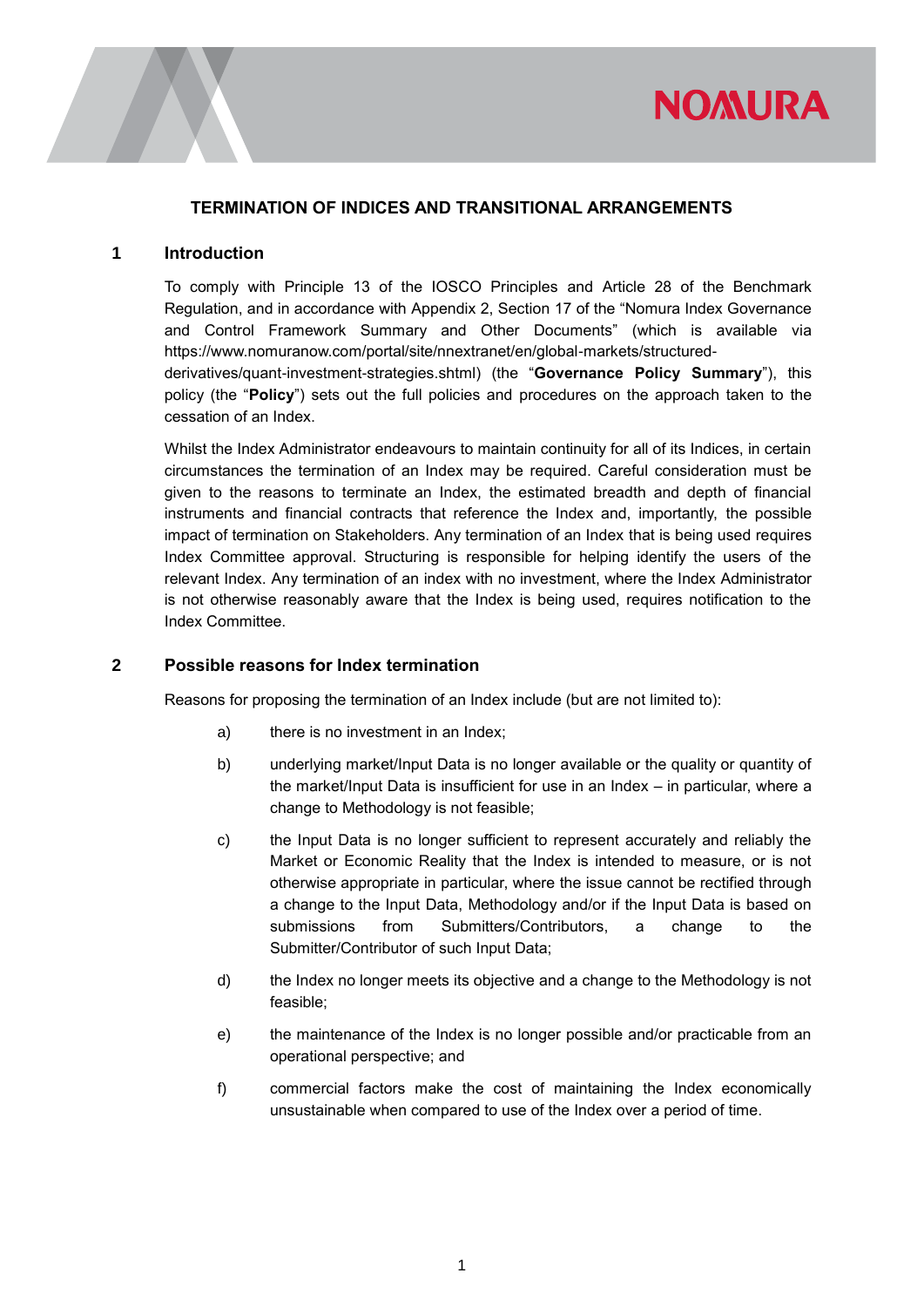#### **3 Approach to termination of Indices with investment**

- **i. Legal and Compliance consultation**: before submitting any proposal to terminate an Index to the Index Committee for approval, Legal and Compliance must be consulted by Structuring to assess if the proposed termination is consistent with the applicable Index Description or any other obligations (including any applicable legal requirements, such as licence arrangements that may have been entered into with third parties).
- **ii. Information submitted to Index Committee**: Structuring will prepare and submit a termination proposal using the Index Termination Proposal Form to the Index Committee. This termination proposal must include all information necessary to understand the implications of terminating the Index and include (as a minimum):
	- a) the rationale for the proposed termination;
	- b) the availability of any suitable alternative benchmarks/indices (if any) as a replacement (including: (i) whether such replacement benchmark/index would match the existing Index's characteristics (e.g. credit quality, maturities and liquidity of the alternative market); (ii) differences between the current and the proposed replacement benchmark/index; (iii) the extent to which any alternative benchmark/index meets the asset/liability needs of Stakeholders; (iv) whether any alternative benchmark/index is investable; (v) the availability of transparent transaction/Input Data; (vi) the potential impact on Stakeholders; and (vii) any potential legal and/or regulatory implications related to change. In practice, there may be no or a limited pool of alternative benchmarks/indices for Index strategies;
	- c) the breadth and depth of the Index's use (total notional values of client investments) as well as the nature and number of invested client/users;
	- d) the actual or estimated likely consequences of termination both for Stakeholders and for the Firm; and
	- e) the timeframe and method of proposed Stakeholder engagement anticipated.
- **iii. Index Committee considerations/approval:** The Index Committee will consider the termination proposal and whether a suitable replacement Index or benchmark/index is available (as noted above, in practice, there may be no or a limited pool of alternative benchmarks/indices for Index strategies). It will further consider (amongst anything else it deems relevant) the period of time that the relevant Index can continue to be produced to permit existing products to migrate to an alternative index or for the relevant product to be restructured (where this is reasonably practicable in the circumstances).

On the basis of the termination proposal, the Index Committee will make an initial decision as to whether to approve the termination of the Index, pending Stakeholder consultation. The Index Committee may specify requirements relating to the nature and extent of Stakeholder consultation. The period of Stakeholder consultation may vary, although this should allow Stakeholders sufficient time to raise comments/questions as appropriate. Stakeholder responses will be consolidated and submitted to the Index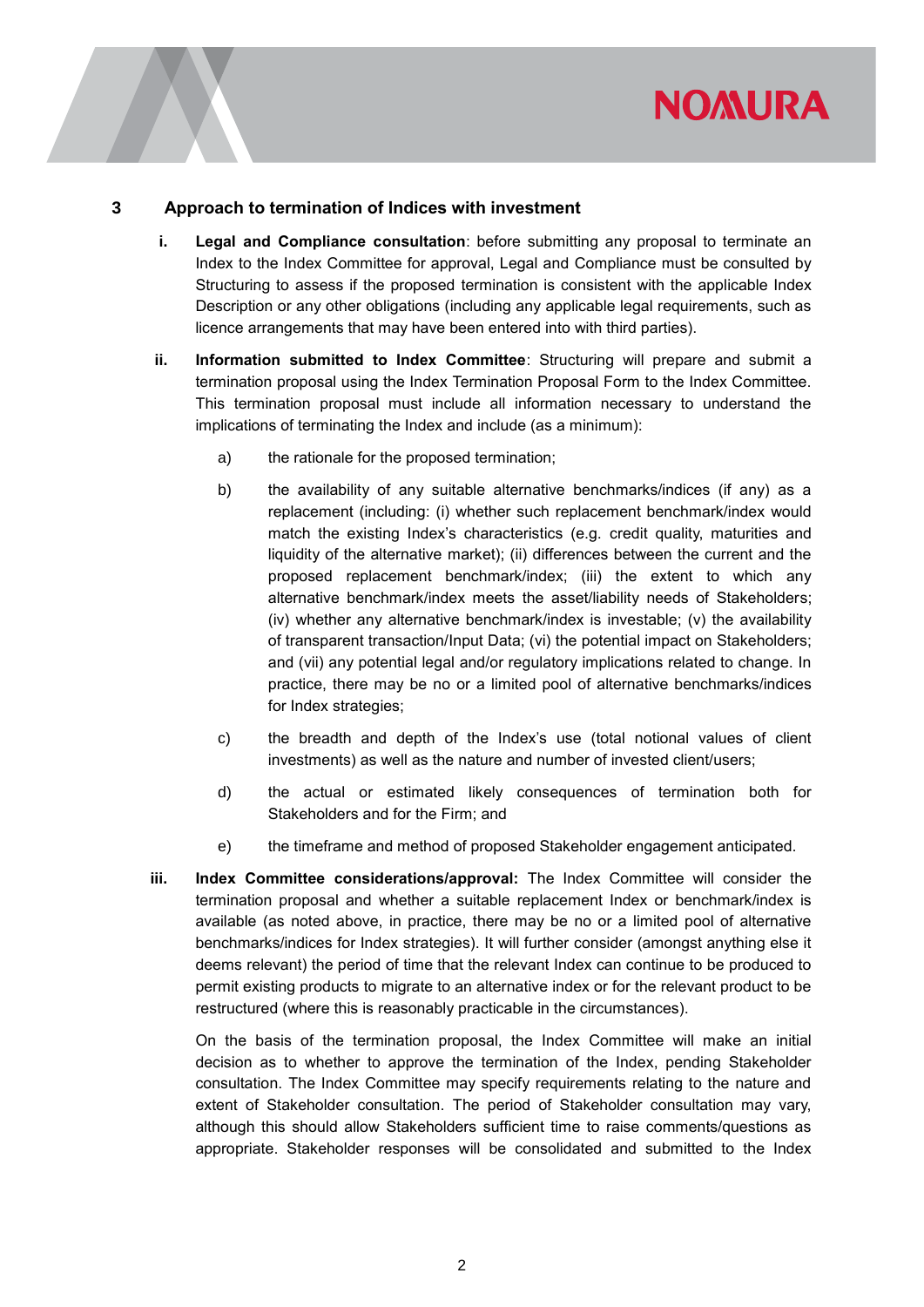

Committee for the Index Committee to make a final decision as to whether an Index should be terminated.

If the Index Committee approves the termination of an Index, a notice period of two months is typically given before Index determinations cease and the Index is formally terminated. There may be instances where due to a rapid change in the relevant market or the cancellation or suspension of Input Data, it is necessary to terminate the Index with shorter notice. In these instances, Stakeholders will be informed as soon as reasonably practicable after the relevant issue has been identified, at least as an interim measure, (before termination occurs) consideration needs to be given to whether the Input Data or Methodology could be modified in order to avoid or otherwise mitigate disruption to Stakeholders.

**iv. Publication:** After final Index Committee approval, the termination of the Index will be announced. The form of announcement will depend on any instructions from the Index Committee as well as the nature and number of Stakeholders. Where there is a limited number of Stakeholders they may be informed directly (for example, by e-mail) or, alternatively, an announcement may be made on Bloomberg or by posting a technical note on the Index Administrator's website.

#### **4 Approach to termination of Indices with no investment**

Structuring shall obtain email confirmation from Trading that no AUM is outstanding. Where the Index had any investment in the past, Structuring shall further obtain email confirmation from Sales (provided there is still Sales coverage for such investors present in the Firm) that to the best of their knowledge there is no other use of the Index. Any termination of an Index with no investment shall be notified to the Index Committee and a technical note shall be posted on the Index Administrator's website.

#### **5 Stakeholder recommended contingency plans**

Whilst the Index Administrator endeavours to maintain continuity in the production of its Indices, it also takes steps to encourage Subscribers and other Stakeholders who have a financial instrument that references an Index to take steps to ensure:

- a) contracts or other financial instruments that reference an Index, have robust fall-back provisions in the event of material changes to, or cessation of, the referenced Index; and
- b) Stakeholders are made aware via risk factors of the possibility that various factors, including external factors beyond the control of the Firm, might necessitate material changes to an Index.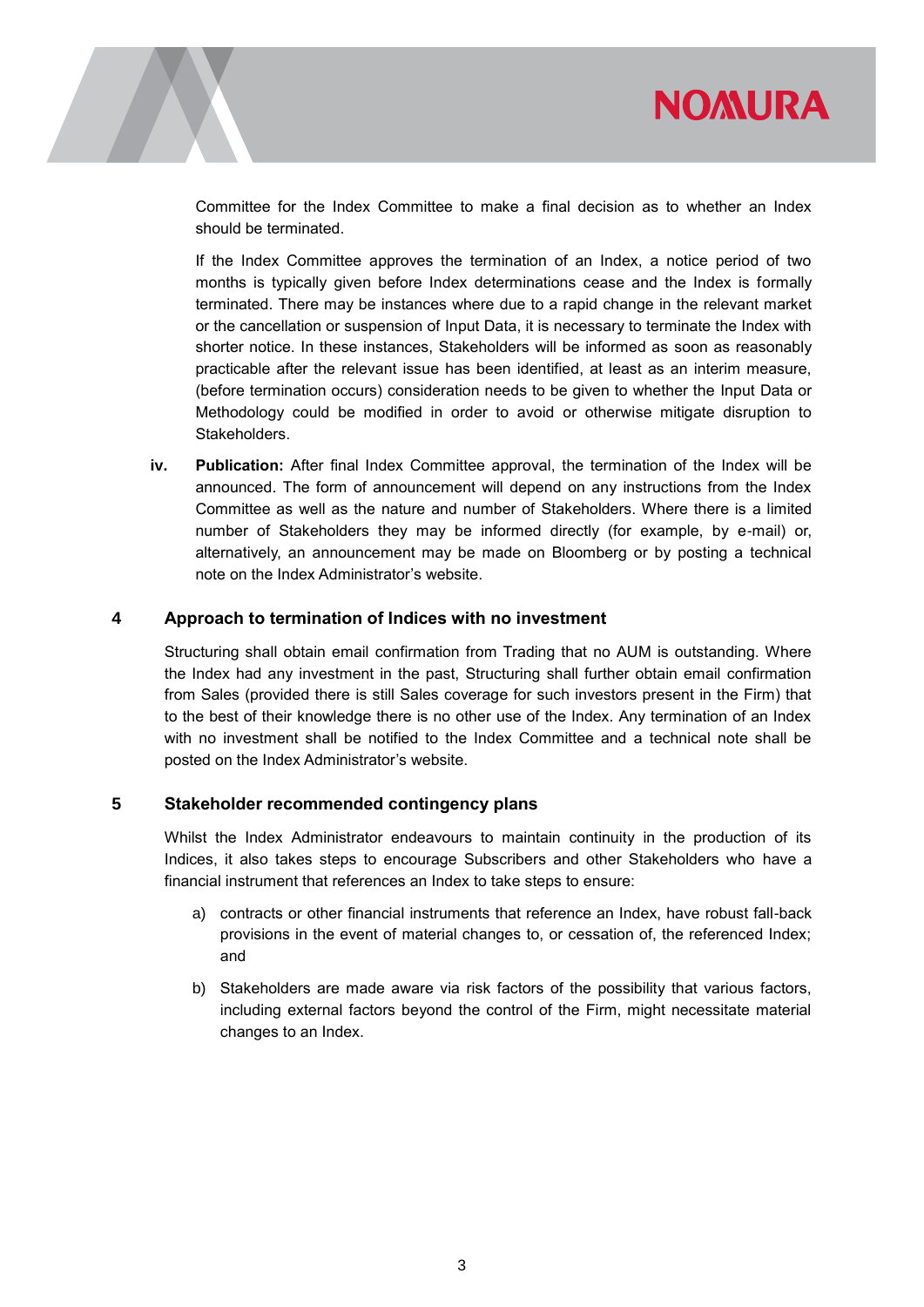

#### **Definitions**

Please note that where applicable, the definitions below have been taken from the IOSCO Principles.

| <b>Term</b>                           | <b>Definition</b>                                                                                                                                                                                                                                                                                      |
|---------------------------------------|--------------------------------------------------------------------------------------------------------------------------------------------------------------------------------------------------------------------------------------------------------------------------------------------------------|
| <b>Administration</b>                 | Includes all stages and processes involved in the production and<br>dissemination of an Index, including:                                                                                                                                                                                              |
|                                       | a) collecting, analysing and/or processing information or expressions of                                                                                                                                                                                                                               |
|                                       | opinion for the purposes of the determination of an Index;                                                                                                                                                                                                                                             |
|                                       | b) determining an Index through the application of a formula or another                                                                                                                                                                                                                                |
|                                       | method of calculating the information or expressions of opinions provided for<br>that purpose; and                                                                                                                                                                                                     |
|                                       | c) dissemination to users, including any review, adjustment and modification<br>to this process.                                                                                                                                                                                                       |
| Administrator                         | An organisation or legal person that controls the creation and operation of the<br>Index Administration process, whether or not it owns the intellectual property<br>relating to the Benchmark. In particular, it has responsibility for all stages of<br>the Index Administration process, including: |
|                                       | a) the calculation of the Benchmark;                                                                                                                                                                                                                                                                   |
|                                       | b) determining and applying the Index Methodology; and                                                                                                                                                                                                                                                 |
|                                       | c) disseminating the Benchmark.                                                                                                                                                                                                                                                                        |
| <b>AUM</b>                            | Assets under management.                                                                                                                                                                                                                                                                               |
| <b>Benchmark</b><br><b>Regulation</b> | The Regulation on indices used as benchmarks in financial instruments and<br>financial contracts or to measure the performance of investment funds and<br>amending Directives 2008/48/EC and 2014/17/EU and Regulation (EU) No<br>596/2014 (Regulation (EU) 2016/1011).                                |
| Compliance                            | The internal regulatory compliance function (in the UK, Asia or other<br>jurisdiction, as applicable) that supports the Index Administration business.                                                                                                                                                 |
| <b>Firm</b>                           | Nomura International plc (and any successor).                                                                                                                                                                                                                                                          |
| Governance<br><b>Policy</b>           | The Firm's Indices Governance Policy and Control Framework (as replaced,<br>modified or supplemented from time to time).                                                                                                                                                                               |
| <b>Financial</b><br><b>Instrument</b> | Means any of the instruments listed in Section C of Annex I to Directive<br>2014/65/EU:                                                                                                                                                                                                                |
|                                       | (a)<br>Transferable securities;                                                                                                                                                                                                                                                                        |
|                                       | (b)<br>Money-market instruments;                                                                                                                                                                                                                                                                       |
|                                       | (c)<br>Units in collective investment undertakings;                                                                                                                                                                                                                                                    |
|                                       | (d)<br>Options, futures, swaps, forward rate agreements and any other<br>derivative contracts relating to securities, currencies, interest rates or<br>yields, or other derivatives instruments, financial indices or financial<br>measures which may be settled physically or in cash;                |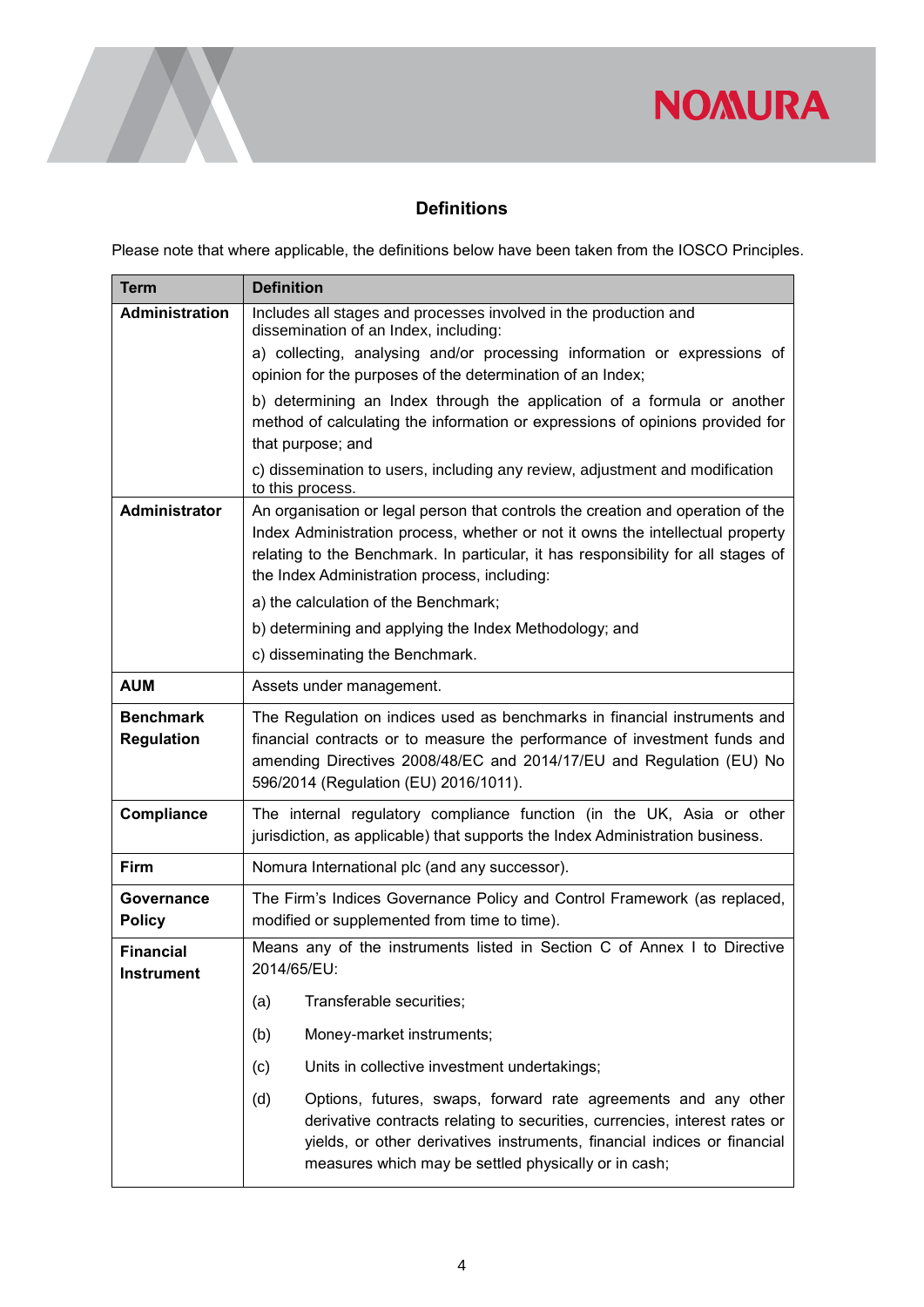| <b>Term</b>  | <b>Definition</b>                                                                                                                                                                                                                                                                                                                                                                                                                                                                                                                                                                                                                                                                                                                                                                                                                           |
|--------------|---------------------------------------------------------------------------------------------------------------------------------------------------------------------------------------------------------------------------------------------------------------------------------------------------------------------------------------------------------------------------------------------------------------------------------------------------------------------------------------------------------------------------------------------------------------------------------------------------------------------------------------------------------------------------------------------------------------------------------------------------------------------------------------------------------------------------------------------|
|              | Options, futures, swaps, forward rate agreements and any other<br>(e)<br>derivative contracts relating to commodities that must be settled in<br>cash or may be settled in cash at the option of one of the parties<br>(otherwise than by reason of a default or other termination event);                                                                                                                                                                                                                                                                                                                                                                                                                                                                                                                                                  |
|              | (f)<br>Options, futures, swaps, and any other derivative contract relating to<br>commodities that can be physically settled, provided that they are<br>traded on a regulated market and/or an MTF;                                                                                                                                                                                                                                                                                                                                                                                                                                                                                                                                                                                                                                          |
|              | Options, futures, swaps, forwards and any other derivative contracts<br>(g)<br>relating to commodities, that can be physically settled not otherwise<br>mentioned in C.6 and not being for commercial purposes, which have<br>the characteristics of other derivative financial instruments, having<br>regard to whether, <i>inter alia</i> , they are cleared and settled through<br>recognised clearing houses or are subject to regular margin calls;                                                                                                                                                                                                                                                                                                                                                                                    |
|              | Derivative instruments for the transfer of credit risk;<br>(h)                                                                                                                                                                                                                                                                                                                                                                                                                                                                                                                                                                                                                                                                                                                                                                              |
|              | Financial contracts for differences;<br>(i)                                                                                                                                                                                                                                                                                                                                                                                                                                                                                                                                                                                                                                                                                                                                                                                                 |
|              | (j)<br>Options, futures, swaps, forward rate agreements and any other<br>derivative contracts relating to climatic variables, freight rates,<br>emission allowances or inflation rates or other official economic<br>statistics that must be settled in cash or may be settled in cash at the<br>option of one of the parties (otherwise than by reason of a default or<br>other termination event), as well as any other derivative contracts<br>relating to assets, rights, obligations, indices and measures not<br>otherwise mentioned in this section, which have the characteristics of<br>other derivative financial instruments, having regard to whether, inter<br>alia, they are traded on a regulated market or an MTF, are cleared<br>and settled through recognised clearing houses or are subject to<br>regular margin calls, |
|              | for which a request for admission to trading on a trading venue, as defined in<br>point (24) of Article 4(1) of Directive 2014/65/EU, has been made or which is<br>traded on a trading venue as defined in point (24) of Article 4(1) of Directive<br>2014/65/EU or via a systematic internaliser as defined in point (20) of Article<br>4(1) of that Directive.                                                                                                                                                                                                                                                                                                                                                                                                                                                                            |
| <b>Index</b> | With the exception of Legacy Indices which are excluded from this definition,<br>Index is defined in line with the definition of "Benchmark" used in the<br>Principles as prices, estimates, rates, indices or values that are:<br>made available to users, whether free of charge or for payment;<br>(a)<br>calculated periodically, entirely or partially by the application of a<br>(a)                                                                                                                                                                                                                                                                                                                                                                                                                                                  |
|              | formula or another method of calculation to, or assessment of, the<br>value of one or more underlying interests;                                                                                                                                                                                                                                                                                                                                                                                                                                                                                                                                                                                                                                                                                                                            |
|              | used for reference for purposes that include one or more of the<br>(b)                                                                                                                                                                                                                                                                                                                                                                                                                                                                                                                                                                                                                                                                                                                                                                      |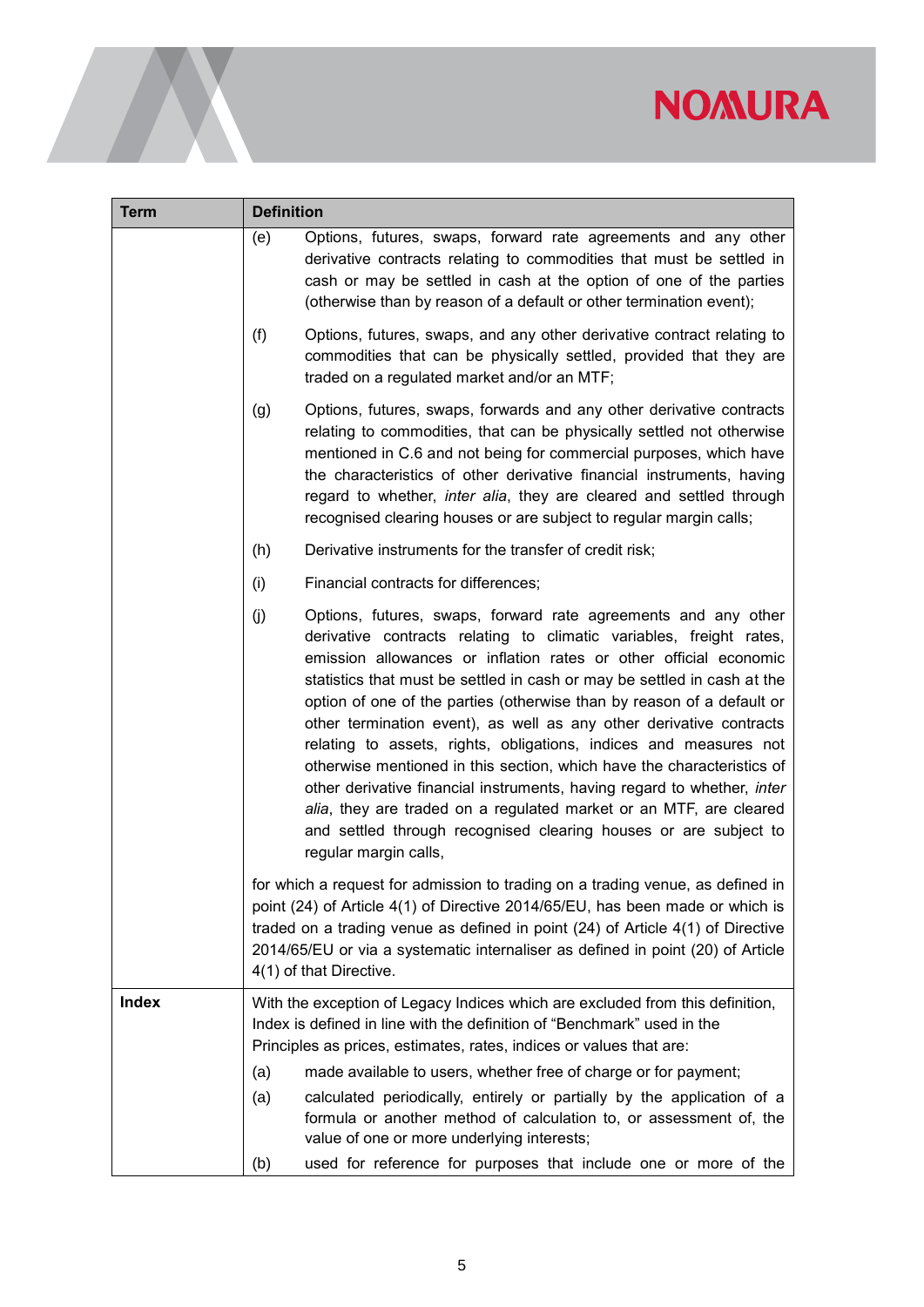| Term                                                       | <b>Definition</b>                                                                                                                                                                                                                                                                                                                                                                    |
|------------------------------------------------------------|--------------------------------------------------------------------------------------------------------------------------------------------------------------------------------------------------------------------------------------------------------------------------------------------------------------------------------------------------------------------------------------|
|                                                            | following:                                                                                                                                                                                                                                                                                                                                                                           |
|                                                            | (i)<br>determining the interest payable, or other sums due, under<br>loan agreements or under other financial contracts or<br>instruments;                                                                                                                                                                                                                                           |
|                                                            | determining the price at which a financial instrument may be<br>(ii)<br>bought or sold or traded or redeemed, or the value of a<br>financial instrument; and/or                                                                                                                                                                                                                      |
|                                                            | measuring the performance of a financial instrument.<br>(iii)                                                                                                                                                                                                                                                                                                                        |
|                                                            | For the avoidance of doubt, this definition of "Index" includes<br>Benchmark Regulation Indices.                                                                                                                                                                                                                                                                                     |
| Index-Linked<br>Product(s)                                 | Any instrument where the return is wholly or partially dependent on the<br>performance of an Index.                                                                                                                                                                                                                                                                                  |
| <b>Index</b><br>Administrator                              | The Firm in its capacity as Administrator.                                                                                                                                                                                                                                                                                                                                           |
| <b>Index</b><br><b>Committee</b>                           | Is the governance committee described in Appendix 3 of the Governance<br>Policy Summary (including any successor committee).                                                                                                                                                                                                                                                         |
| <b>Index</b><br><b>Description</b>                         | The document(s) which sets out: (i) the Index summary; (ii) the Methodology<br>or rule book which specifies how a particular Index is calculated; (iii) Index<br>risk factors; and (iv) historical Index performance analysis/information.                                                                                                                                           |
| <b>Index</b><br><b>Termination</b><br><b>Proposal form</b> | The Index termination proposal form set out in the Governance Policy (as<br>updated or replaced from time to time).                                                                                                                                                                                                                                                                  |
| <b>Input Data</b>                                          | The data in respect of the value of one or more underlying assets, or prices,<br>including estimated prices, quotes, committed quotes or other values, used<br>by an administrator to determine an Index. Input Data may include data from<br>Regulated<br>Markets or Trading Venues with<br>mandatory<br>post-trade<br>transparency requirements.                                   |
| <b>IOSCO</b>                                               | Means the International Organisation of Securities Commissions (or any<br>successor organisation).                                                                                                                                                                                                                                                                                   |
| <b>IOSCO</b><br><b>Principles</b>                          | The Principles for Financial Benchmarks published by IOSCO on 17 July<br>2013.                                                                                                                                                                                                                                                                                                       |
| Legal                                                      | The internal legal function (in the UK, Asia or other jurisdiction, as applicable)<br>that manages legal risk and legal aspects of the Index Administration<br>business.                                                                                                                                                                                                             |
| <b>Market or</b><br><b>Economic</b><br><b>Reality</b>      | Refers to any physical commodity, currency or other tangible goods,<br>intangibles (such as an equity security, bond, futures contract, swap or<br>option, interest rates, another Index, including Indices that track the<br>performance of a rule based trading strategy or the volatility of a Financial<br>Instrument or another Index), any Financial Instrument on an economic |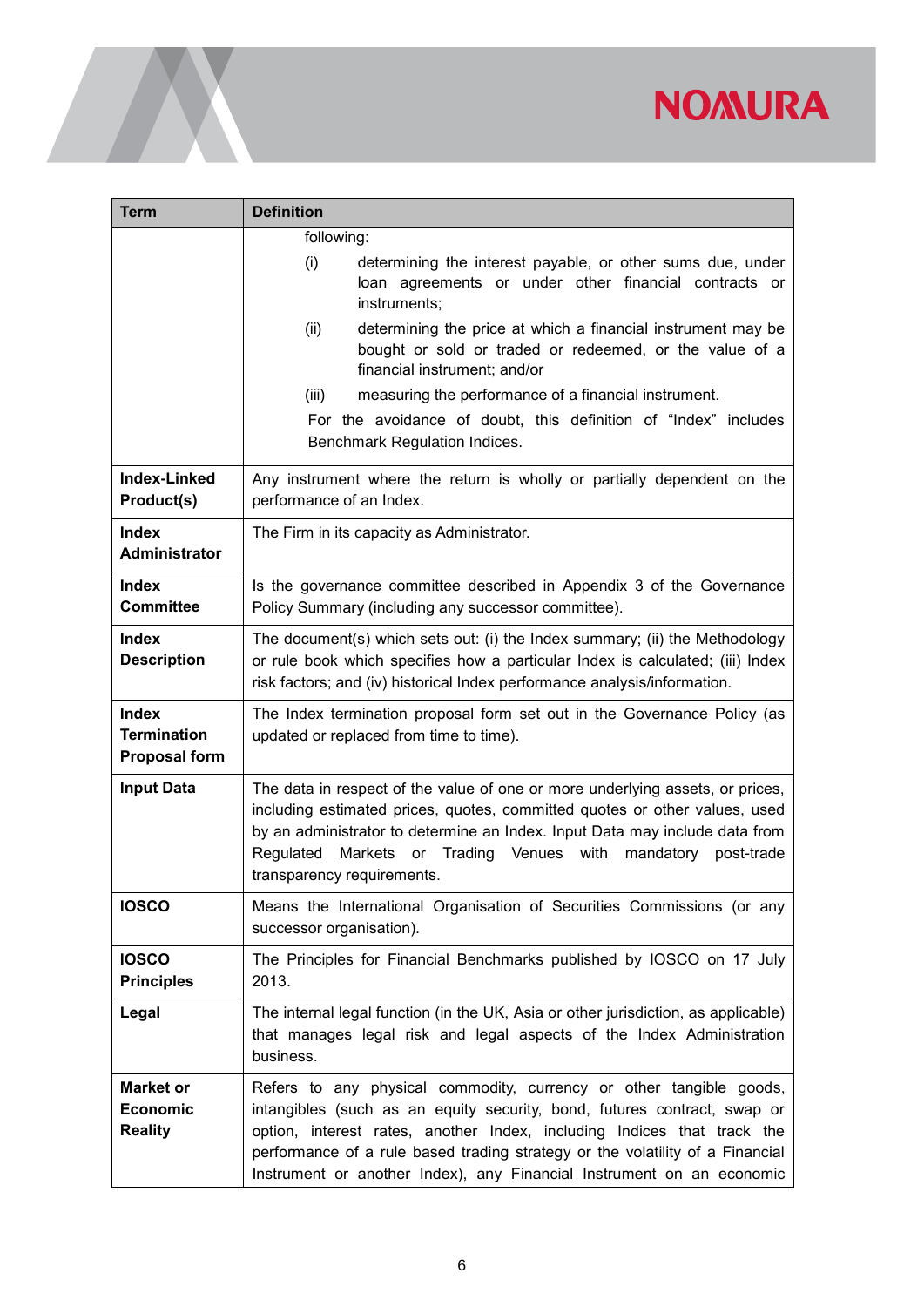| <b>Term</b>                                                  | <b>Definition</b>                                                                                                                                                                                                                                                                                                                                                                                                                                                                                                                                                                                                                                                                                                                       |
|--------------------------------------------------------------|-----------------------------------------------------------------------------------------------------------------------------------------------------------------------------------------------------------------------------------------------------------------------------------------------------------------------------------------------------------------------------------------------------------------------------------------------------------------------------------------------------------------------------------------------------------------------------------------------------------------------------------------------------------------------------------------------------------------------------------------|
|                                                              | interest, which is intended to be measured by an Index, and in all cases<br>includes the market for such interest and the broader real economic activities<br>pertaining to the relevant market.                                                                                                                                                                                                                                                                                                                                                                                                                                                                                                                                        |
| <b>Methodology</b>                                           | The written rules and procedures according to which information is collected<br>and the Index is determined.                                                                                                                                                                                                                                                                                                                                                                                                                                                                                                                                                                                                                            |
| Quantitative<br><b>Strategies</b>                            | The non-independent research function (in the UK, Asia or other jurisdiction,<br>as applicable) which supports the Index Administration business.                                                                                                                                                                                                                                                                                                                                                                                                                                                                                                                                                                                       |
| <b>Regulated</b><br><b>Market or</b><br><b>Trading Venue</b> | Means a market or exchange that is regulated and/or supervised by a<br>Regulatory Authority.                                                                                                                                                                                                                                                                                                                                                                                                                                                                                                                                                                                                                                            |
| <b>Regulatory</b><br><b>Authority</b>                        | Means a governmental or statutory body (not being a Self-Regulatory<br>Organisation) with responsibility for securities and/or commodities and futures<br>regulation.                                                                                                                                                                                                                                                                                                                                                                                                                                                                                                                                                                   |
| <b>Sales</b>                                                 | The persons in the Sales and/or Structuring team (in the UK or Asia, as<br>applicable) who are marketing Index-Linked Products that are issued by the<br>Firm or any of its affiliates.                                                                                                                                                                                                                                                                                                                                                                                                                                                                                                                                                 |
| <b>Self-Regulatory</b><br>Organisation                       | Means an organisation that has been given the power or responsibility to<br>regulate itself, whose rules are subject to meaningful sanctions regarding any<br>part of the securities market or industry. This authority may be derived from a<br>statutory delegation of power to a non-governmental entity or through a<br>contract between a Self-Regulatory Organisation and its members as is<br>authorised or recognised by the governmental regulator.                                                                                                                                                                                                                                                                            |
| <b>Stakeholders</b>                                          | Subscribers and other persons or entities who own contracts or financial<br>instruments that reference an Index.                                                                                                                                                                                                                                                                                                                                                                                                                                                                                                                                                                                                                        |
| <b>Structuring</b>                                           | The structuring team (in the UK as applicable or, in Asia/Mumbai, a<br>combination of Structuring and Quantitative Strategies teams) which is<br>responsible for the design, determination, and maintenance of Indices and<br>which overall supports the Index Administration business.                                                                                                                                                                                                                                                                                                                                                                                                                                                 |
| Submission(s)/<br>Contribution(s)                            | (a) For the purposes of the Principles only, prices, estimates, values, rates or<br>other information that is provided by a Submitter to an Administrator for the<br>purposes of determining an Index. This excludes data sourced from<br>Markets<br>Trading Venues<br>with<br>Regulated<br>$\mathsf{or}\,$<br>mandatory<br>post-trade<br>transparency requirements; and (b) for the purposes of the Benchmark<br>Regulation and applicable to Benchmark Regulation Indices only, providing<br>any Input Data not readily available to the Administrator, or to another person<br>for purposes of passing to the Administrator, that is required in connection<br>with the determination of an Index, and is provided for that purpose. |
| <b>Submitter/Cont</b><br>ributor                             | A legal person providing information to an Administrator or Calculation Agent<br>required in connection with the determination of an Index, in particular any                                                                                                                                                                                                                                                                                                                                                                                                                                                                                                                                                                           |